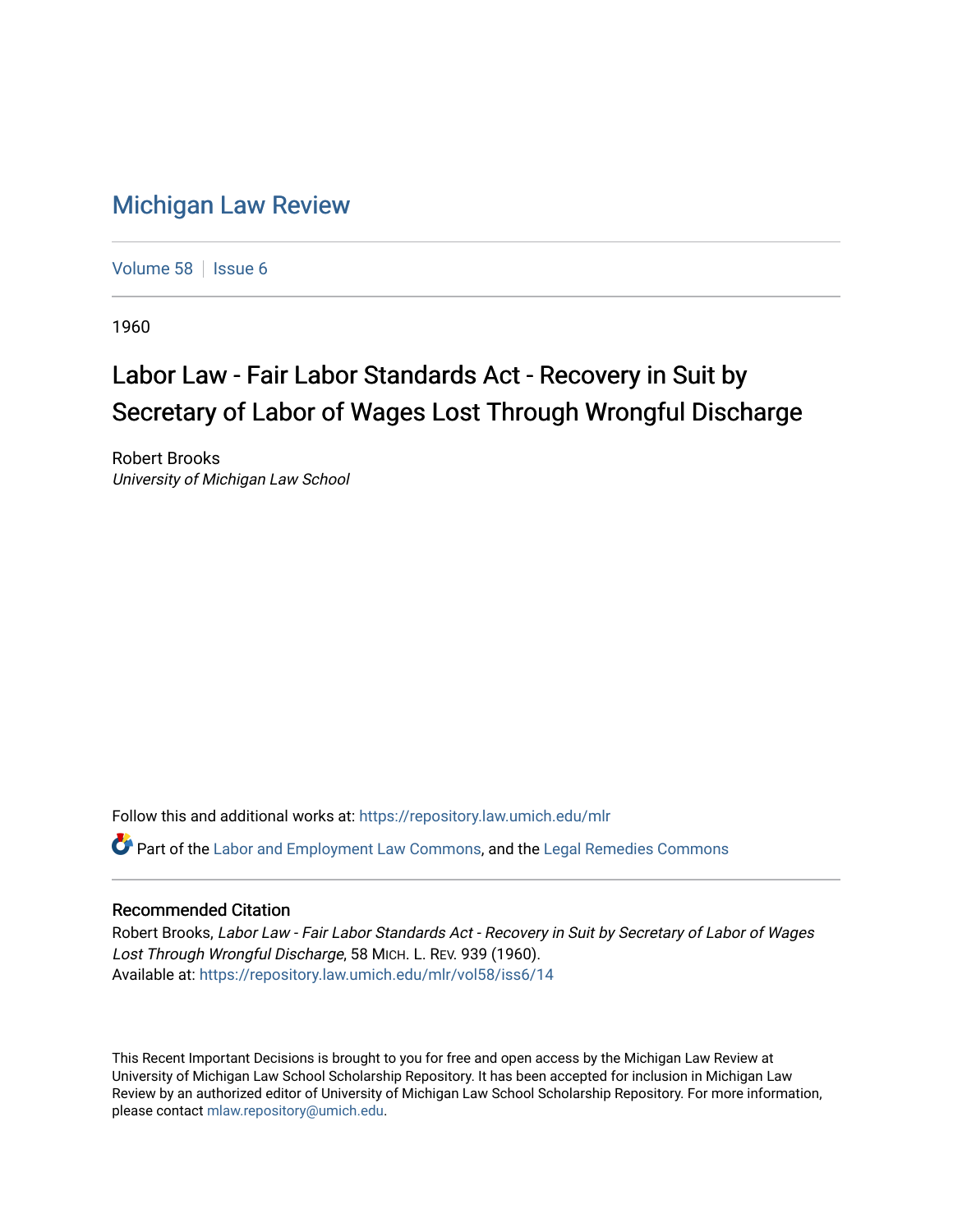LABOR LAW-FAIR LABOR STANDARDS ACT-RECOVERY IN SUIT BY SECRETARY OF LABOR OF WAGES LosT THROUGH WRONGFUL DISCHARGE-Several employees of respondent had requested the Secretary of Labor to institute an action against the respondent under the Fair Labor Standards Act<sup>1</sup> to recover unpaid minimum wages and overtime compensation. As a result, the employees were discharged, in violation of section 15 (a) (3) of the act.<sup>2</sup> The Secretary brought an action under section 173 to enjoin respondents from the violation, for reinstatement and for wages lost due to the wrongful discharge. The court of appeals<sup>4</sup> held that the district court had no jurisdiction under section 17 to award wages lost through wrongful discharge. **On**  certiorari to the United States Supreme Court, *held,* reversed, three justices dissenting.<sup>5</sup> The proviso in section 17 of the FLSA depriving the district courts of jurisdiction to award unpaid minimum wages or overtime compensation in a suit by the Secretary of Labor to restrain violations of the act does not apply to wages lost by wrongful discharge. *Mitchell v. Robert DeMario Jewelry, Inc.,* 80 S. Ct. 332 (1960).

The Fair Labor Standards Act prohibits the discharge of an employee because he has taken action seeking enforcement of the minimum wage and

152 Stat. 1060 (1938), 29 U.S.C. (1958) §201 et seq.

2 52 Stat. 1068 (1938), 29 U.S.C. (1958) §215 (a)(3), making it unlawful for any em-ployer within the scope of the act to "discharge ••• any employee because such employee has filed any complaint or instituted or caused to be instituted any proceeding under or related to this Act. . . ."

s 52 Stat. 1069 (1938), as amended, 63 Stat. 919 (1949), 29 U.S.C. (1958) §217, granting district courts jurisdiction to restrain violations of §15, including §15 (a) (3), note 2 supra.

4 (5th Cir. 1958) 260 F. (2d) 929.

<sup>5</sup> Justices Whittaker, Black, and Clark, dissenting.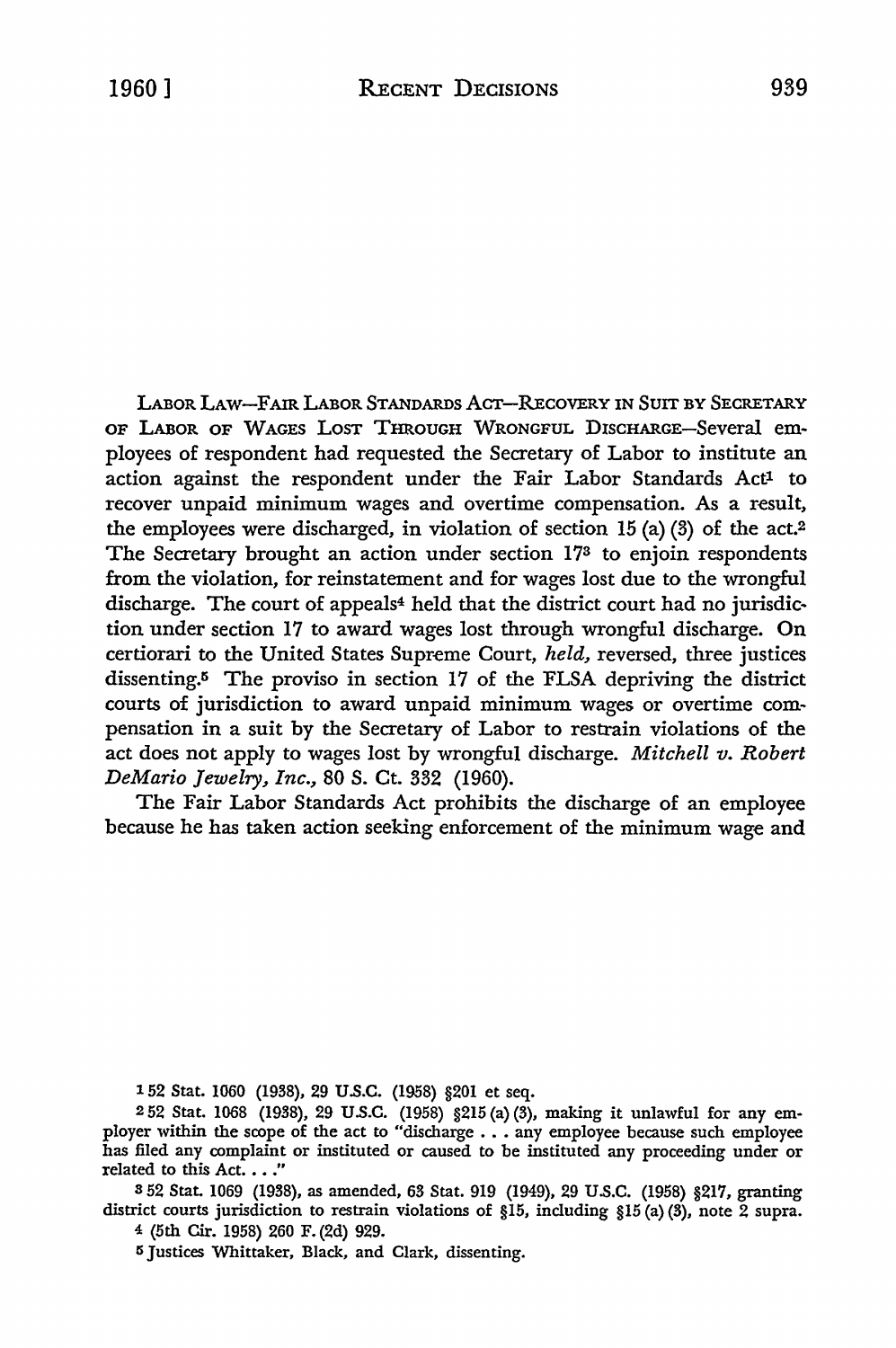overtime compensation provisions of the act.6 To implement the enforcement of this prohibition, the statute provides criminal sanctions7 and, in section 17.8 empowers the Secretary of Labor to enjoin its violation. No provision is made for the recovery of wages lost through wrongful discharge. Under the original act, however, in a section 17 injunction suit by the Administrator of the Wages and Hours Division,9 it was held in *Walling v. O'Grady1 <sup>0</sup>*that district courts had jurisdiction to award wages lost due to wrongful discharge, and in *McComb v. Scerbo11* that unpaid minimum wages and overtime compensation could be awarded. In 1949, due to the hesitancy of workers to bring suit under the act in their own right for fear of resulting discriminatory action by employers, Congress added section 16 (c)12 authorizing the administrator, at the written request of an employee, to bring suit for deficiencies in minimum wages and overtime compensation required under sections  $6^{13}$  and  $7^{14}$  of the act. In view of the remedy provided by section 16 (c), a proviso was added to section 17 to deprive district courts of jurisdiction "in any action brought by the Secretary of Labor to restrain ... violations [of the act], to order the payment to employees of unpaid minimum wages or unpaid overtime compensation. . . .''15 This proviso was to "have the effect of reversing such decisions as *McComb v. Scerbo.''16* The principal case held that the *O'Grady* case, allowing recovery of wages lost through wrongful discharge in a section 17 suit, was not such a decision as *McComb v. Scerbo,* within the meaning of the proviso. The soundness of this decision seems to be assured by a comparison of the facts in each case in relation to the respective remedies available under the act. The *Scerbo* case, wherein an injunction was sought by the Secretary against violations of the minimum wage and overtime compensation provisions of the act, involved just such a situation as section 16 (c) was designed to remedy. Back minimum wages may also be recovered in an action by the employee in his own right.<sup>17</sup> Thus allowing recovery of deficiencies in minimum wages and overtime compensation in an injunction suit by the Secretary would lead to a superfluity of remedies for that particular violation. But in the case of a wrongful discharge, such as in *Walling v. O'Grady* and

6 See note 2 supra.

<sup>7</sup>Section 16 (a), 52 Stat. 1069 (1938), 29 U.S.C. (1958) §216 (a), provides for a fine or not more than \$10,000, for the first willful violation of §15, and the same fine, imprisonment for not more than six months, or both, for subsequent willful violations.

s See note 3 supra.

<sup>9</sup>Under the Reorganization Plan of 1950, Congress transferred the exclusive power to bring injunctions under §17 of the FLSA to the Secretary of Labor.

10 (2d Cir. 1944) 146 F. (2d) 422. 11 (2d Cir. 1949) 177 F. (2d) 137. 12 63 Stat. 919 (1949), 29 U.S.C. (1958) §216 (c). 1352 Stat. 1062 (1938), 29 U.S.C. (1958) §206. 14 52 Stat. 1063 (1938), 29 U.S.C. (1958) §207. 15 See note 3 supra. 16 H. R. 1453, 81st Cong., 1st sess., p. 32 (1949).

17 Section 16 (b), 52 Stat. 1069 (1938), 29 U.S.C. (1958) §216 (b).